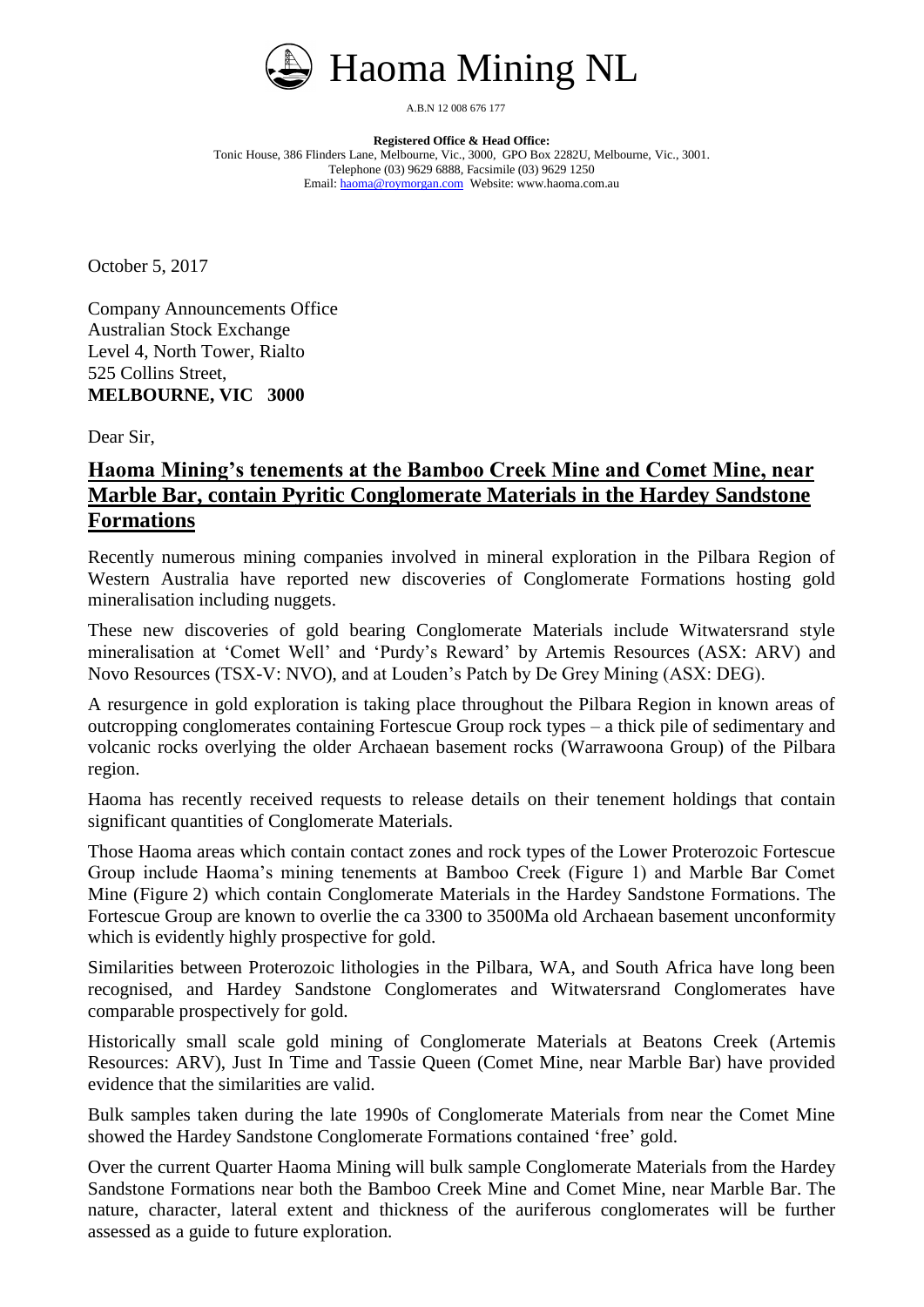

**Figure 1: Haoma Mining NL tenements at Bamboo Creek that contain Conglomerate Materials in the Hardey Sandstone Formations.**



**Figure 2: Haoma Mining NL tenements at Marble Bar that contain Conglomerate Materials in the Hardey Sandstone Formations.**